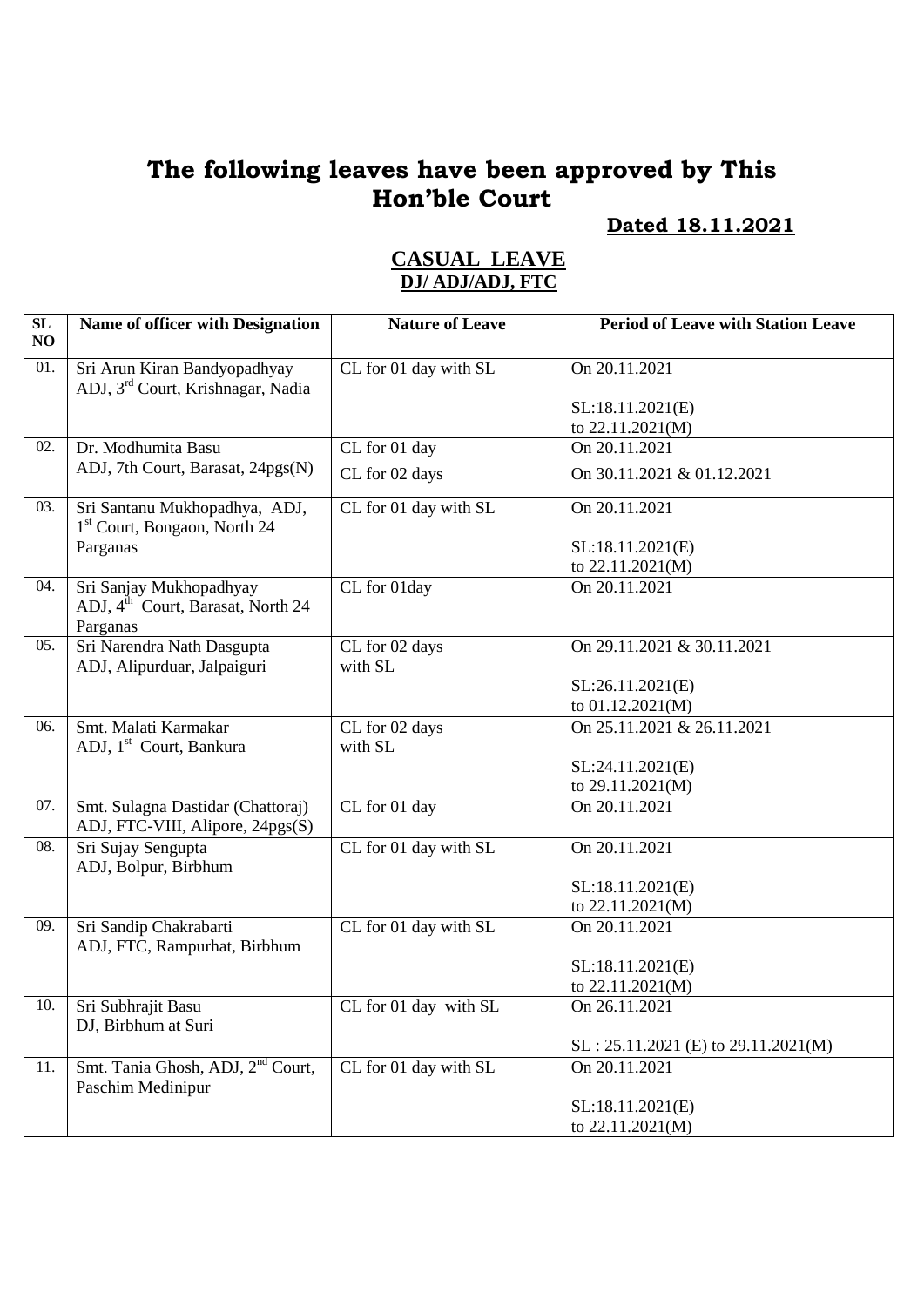| 12. | Sri Sanjib Dey                                 | CL for 01 day with SL  | On 22.11.2021                   |
|-----|------------------------------------------------|------------------------|---------------------------------|
|     | ADJ, 1 <sup>st</sup> Court, Contai, Purba      |                        |                                 |
|     | Medinipur                                      |                        | SL:20.11.2021(E)                |
|     |                                                |                        | to 22.11.2021(E)                |
| 13. | Sri Uttam Kumar Shaw                           | CL for 01 day with SL  | On 20.11.2021                   |
|     | Chief Judge, PSCC, Calcutta                    |                        |                                 |
|     |                                                |                        | SL:19.11.2021(M)                |
|     |                                                |                        | to 21.11.2021(N)                |
| 14. | Sri Asish Gupta                                | CL for 01 day with SL  | On 20.11.2021                   |
|     | ADJ, FTC-I, Tamluk, Purba                      |                        |                                 |
|     | Medinipur                                      |                        | SL:18.11.2021(E)                |
|     |                                                |                        | to 22.11.2021(M)                |
| 15. | Md. Aqil Safi,                                 | CL for 02 days         | On 29.11.2021 & 30.11.2021      |
|     | ADJ, 6 <sup>th</sup> Court, Barasat, North 24  | with SL                |                                 |
|     | Parganas                                       |                        | SL:26.11.2021(E)                |
|     |                                                |                        | to 01.12.2021(M)                |
| 16. | Sri Duri Venkat Srinivas, ADJ, 4 <sup>th</sup> | CL for 01 days with SL | On 26.11.2021                   |
|     | Court, Howrah                                  |                        |                                 |
|     |                                                |                        | SL:                             |
|     |                                                |                        | 25.11.2021 (E) to 29.11.2021(M) |

#### **Dated 18.11.2021**

| <b>SL</b><br>NO. | Name of officer with Designation                                                            | <b>Nature of Leave</b> | <b>Period of Leave with Station Leave</b> |
|------------------|---------------------------------------------------------------------------------------------|------------------------|-------------------------------------------|
| 01.              | Sri Ajay Kumar Singh<br>Judge, Spl Court (E.C.Act)-ADJ,<br>Alipore, $24pgs(S)$              | CL for 03 days         | On 11.11.2021, 15.11.2021 & 16.11.2021    |
| 02.              | Smt. Sarbani Mallick<br>Chattopadhyay<br>ADJ, 2 <sup>nd</sup> Court, Kakdwip, 24 Pgs<br>(S) | CL for 01 day with SL  | On 15.11.2021                             |
| 03.              | Smt. Barnali Dasgupta<br>ADJ, 2 <sup>nd</sup> FTC, Lalbagh,<br>Murshidabad                  | CL for 02 days with SL | On 15.11.2021 & 16.11.2021                |
| 04.              | Smt. Smita Gaurisaria<br>ADJ, 1 <sup>st</sup> Court, Tamluk, Purba<br>Medinipur             | CL for 01 day with SL  | On 15.11.2021                             |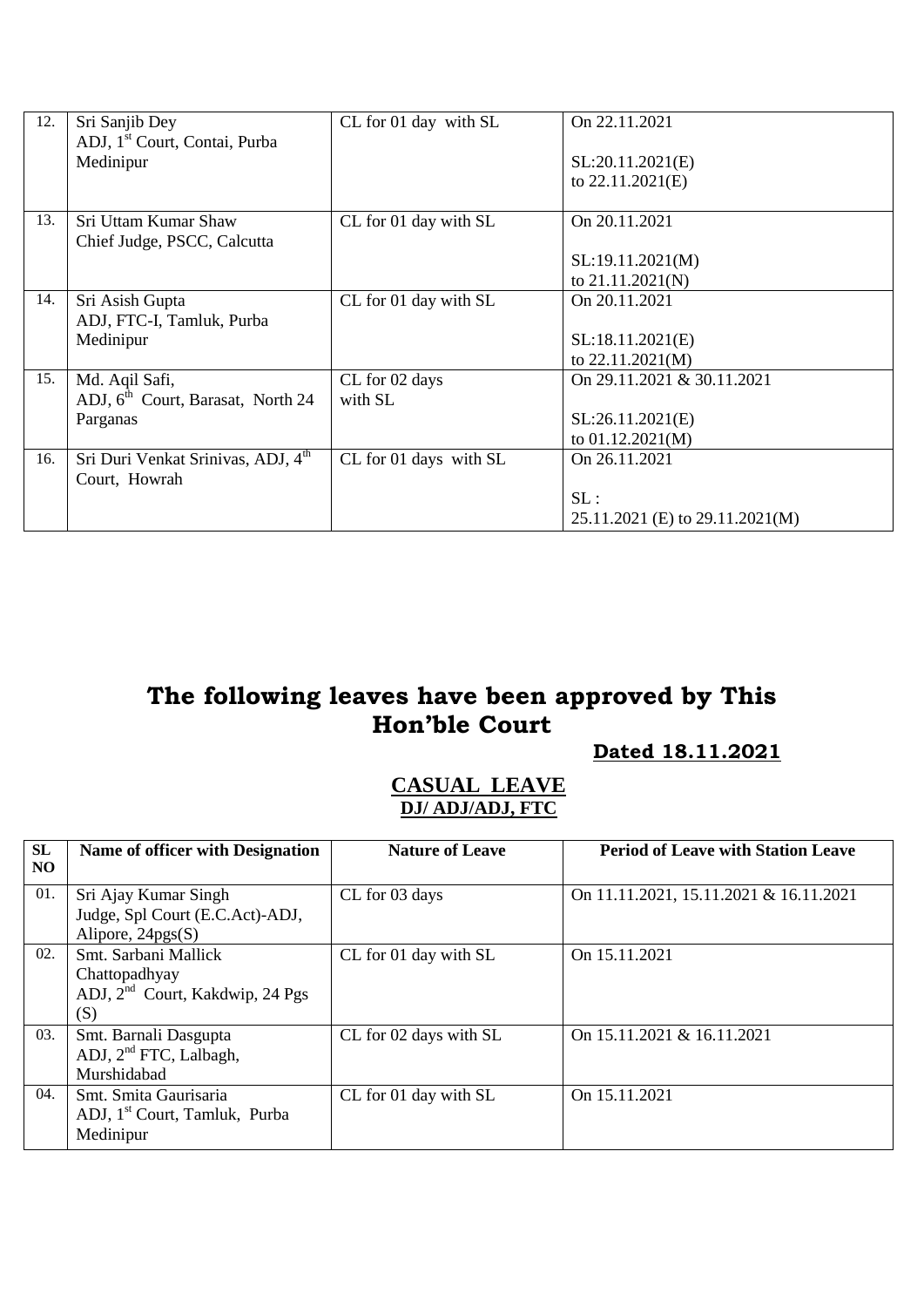### **Dated 22.11.2021**

| SL<br>NO | Name of officer with Designation                                                                           | <b>Nature of Leave</b>            | <b>Period of Leave with Station Leave</b>      |
|----------|------------------------------------------------------------------------------------------------------------|-----------------------------------|------------------------------------------------|
| 01.      | Smt.Papiya Das<br>ADJ, FTC-2, Barasat, 24 Pgs (N)                                                          | CL for 02 days                    | On 15.11.2021 & 16.11.2021                     |
| 02.      | Smt.Sumitra Roy<br>ADJ, 2 <sup>nd</sup> Court, Barasat, 24pgs(N)                                           | CL for 01 day                     | On 20.11.2021                                  |
| 03.      | Sri Sarad Kumar Chhetri<br>ADJ, FTC, Siliguri, Darjeeling                                                  | CL for 01 day with SL             | On 20.11.2021<br>SL:19.11.2021(M)              |
|          |                                                                                                            |                                   | to 21.11.2021(E)                               |
| 04.      | Smt.Rai Chattopadhyay<br>DJ, 24pgs(N) at Barasat                                                           | CL for 01 day with SL             | On 18.11.2021                                  |
|          |                                                                                                            |                                   | SL:17.11.2021(E)<br>to 20.11.2021(M)           |
| 05.      | Sri Saket Kumar Jha<br>ADJ, 4 <sup>th</sup> Court, Asansol, Paschim<br>Bardhaman                           | CL for 02 days                    | On 20.11.2021 & 22.11.2021                     |
| 06.      | Sri Somnath Bhattacharyya<br>ADJ, Tehatta, Nadia                                                           | CL for 01 day with SL             | On 20.11.2021                                  |
|          |                                                                                                            |                                   | SL:18.11.2021(E)<br>to 22.11.2021(M)           |
| 07.      | Sri Bimal Kanti Bera<br>ADJ, 1 <sup>st</sup> Court, Durgapur, Paschim<br>Bardhaman                         | CL for 01 day                     | On 15.11.2021                                  |
| 08.      | Jahangir Kabir, ADJ, FTC II, Purulia                                                                       | CL for 01 day                     | On 15.11.2021                                  |
| 09.      | Smt. Sudeshna De (Chatterjee), ADJ,<br>1 <sup>st</sup> Court, Alipore, South 24Parganas                    | $\overline{\text{CL}}$ for 01 day | On 20.11.2021                                  |
| 10.      | Sri Debapriya Basu<br>ADJ, 1 <sup>st</sup> Court, Jalpaiguri                                               | CL for 02 days with SL            | On 20.11.2021 & 22.11.2021<br>SL:19.11.2021(E) |
|          |                                                                                                            |                                   | to 23.11.2021(M)                               |
| 11.      | Lilamoy Mondal<br>ADJ, 2 <sup>nd</sup> Court, Islampur, Uttar                                              | CL for 01 day with SL             | On 20.11.2021                                  |
|          | Dinajpur                                                                                                   |                                   | SL:18.11.2021(E)<br>to 22.11.2021(M)           |
| 12.      | Syed Neyazuddin Azad<br>ADJ, 2 <sup>nd</sup> Court, Purba Bardhaman                                        | CL for 02 days                    | On 16.11.2021 & 17.11.2021                     |
| 13.      | Smt.Ratna Roy (Biswas), Judge,<br>Special Court, (Electricity Act)-cum-<br>ADJ, Asansol, Paschim Bardhaman | Cancellation of CL for 01 day     | On 20.11.2021                                  |
| 14.      | Smt. Tania Ghosh, ADJ, 2 <sup>nd</sup> Court,<br>Paschim Medinipur                                         | Cancellation of CL for 01 day     | On 20.11.2021                                  |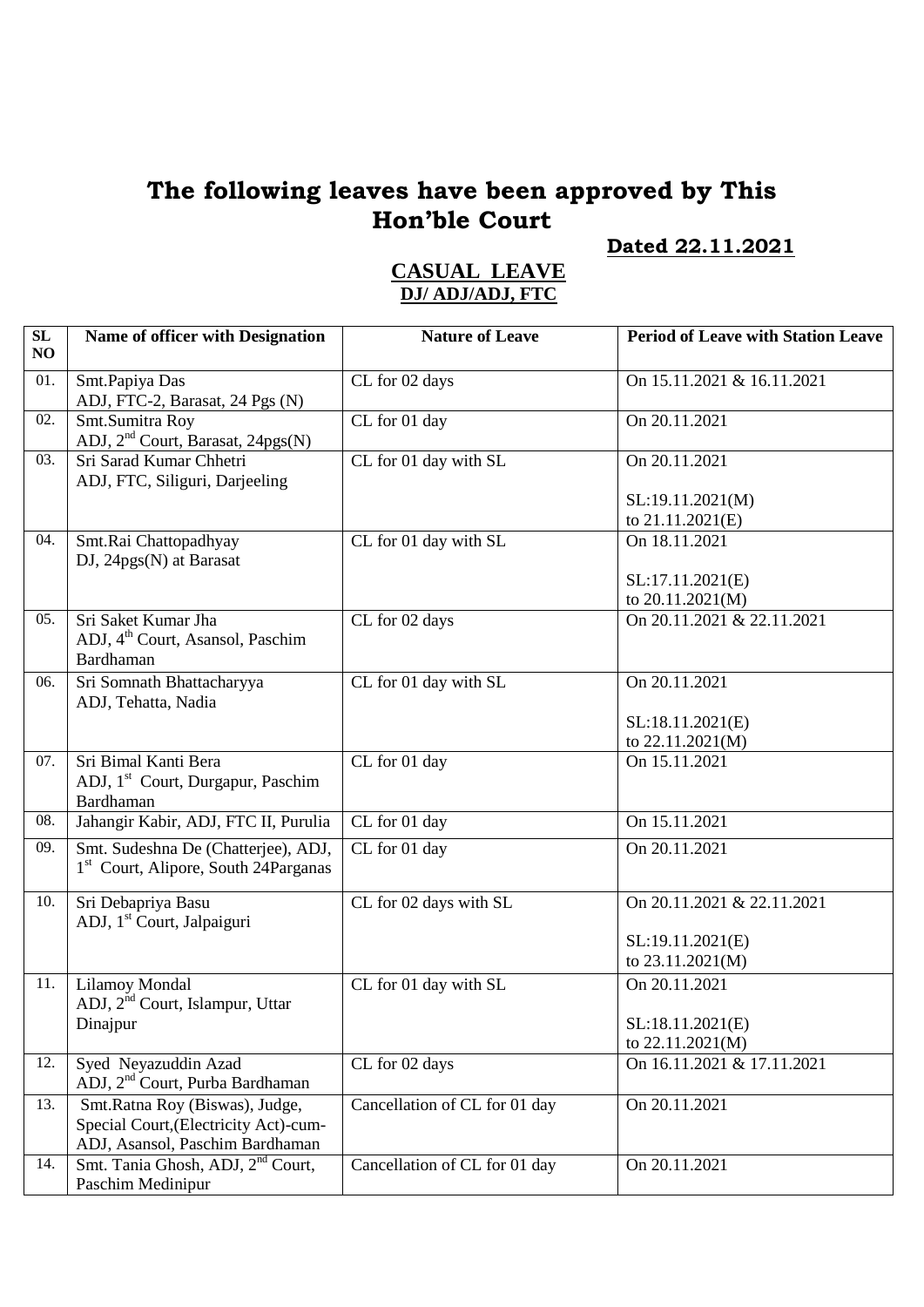**Dated 22.11.2021**

| ${\bf SL}$ |                                              | <b>Nature of Leave</b> | <b>Period of Leave with Station Leave</b>      |
|------------|----------------------------------------------|------------------------|------------------------------------------------|
| NO         | Name of officer with Designation             |                        |                                                |
| 01.        | Sri Subhendu Saha                            | CL for 01 day with SL  | On 25.11.2021                                  |
|            | ADJ, Mekhliganj, Coochbehar                  |                        |                                                |
|            |                                              |                        | SL:19.11.2021(E)                               |
|            |                                              |                        | to 26.11.2021(M)                               |
| 02.        | Sri Hemanta Sinha                            | CL for 04 days with SL | On 23.11.2021 & 26.11.2021                     |
|            | ADJ, Dinhata, Cooch Behar                    |                        |                                                |
|            |                                              |                        | SL:22.11.2021(E)                               |
|            |                                              |                        | to 29.11.2021(M)                               |
| 03.        | Sri Priyabrata Datta                         | CL for 02 days with SL | On 01.12.2021 & 02.12.2021                     |
|            | ADJ, Basirhat, North 24 Parganas             |                        |                                                |
|            |                                              |                        | SL: 30.11.2021(M)                              |
| 04.        | Sri Rajes Guha Ray                           | CL for 02 days with SL | to 03.12.2021(M)<br>On 29.11.2021 & 30.11.2021 |
|            | ADJ, FTC-3, Barasat, North 24                |                        |                                                |
|            | Parganas                                     |                        | SL: 26.11.2021(E)                              |
|            |                                              |                        | to 01.12.2021(M)                               |
| 05.        | Smt. Suparna Ray                             | CL for 02 days with SL | On 22.11.2021 & 23.11.2021                     |
|            | ADJ, 3 <sup>rd</sup> Court, Tamluk, Purba    |                        |                                                |
|            | Medinipur                                    |                        | SL:20.11.2021(E)                               |
|            |                                              |                        | to 24.11.2021(M)                               |
| 06.        | Sri Guru Das Biswas, ADJ, 2nd                | CL for 03 days with SL | From 29.11.2021 to 01.12.2021                  |
|            | Court, Berhampore, Murshidabad               |                        |                                                |
|            |                                              |                        | SL:27.11.2021(M)                               |
|            |                                              |                        | to 01.12.2021(E)                               |
| 07.        | Sri Rajesh Kumar Singh                       | CL for 03 days with SL | From 29.11.2021 to 01.12.2021                  |
|            | ADJ, 2 <sup>nd</sup> Court, Uluberia, Howrah |                        | SL:26.11.2021(E)                               |
|            |                                              |                        | to 02.12.2021(M)                               |
| 08.        | Sri Debabrata Kundu                          | CL for 02 days with SL | On 03.12.2021 & 04.12.2021                     |
|            | ADJ, 2 <sup>nd</sup> Court, Malda            |                        |                                                |
|            |                                              |                        | SL: 02.12.2021(E)                              |
|            |                                              |                        | to 06.12.2021(M)                               |
| 09.        | Sri Nandan Deb Barman, ADJ, 3rd              | Cl for 02 days with SL | On $25.11.2021$ & $26.11.2021$                 |
|            | Court, Purba Bardhaman                       |                        |                                                |
|            |                                              |                        | SL: 24.11.2021 (E) to 29.11.2021 (M)           |
| 10.        | Sri Sanjib Dey                               | CL for 02 days with SL | On 03.12.2021 & 04.12.2021                     |
|            | ADJ, 1 <sup>st</sup> Court, Contai, Purba    |                        |                                                |
|            | Medinipur                                    |                        | SL: 02.12.2021(E)<br>to 05.12.2021(E)          |
|            |                                              |                        |                                                |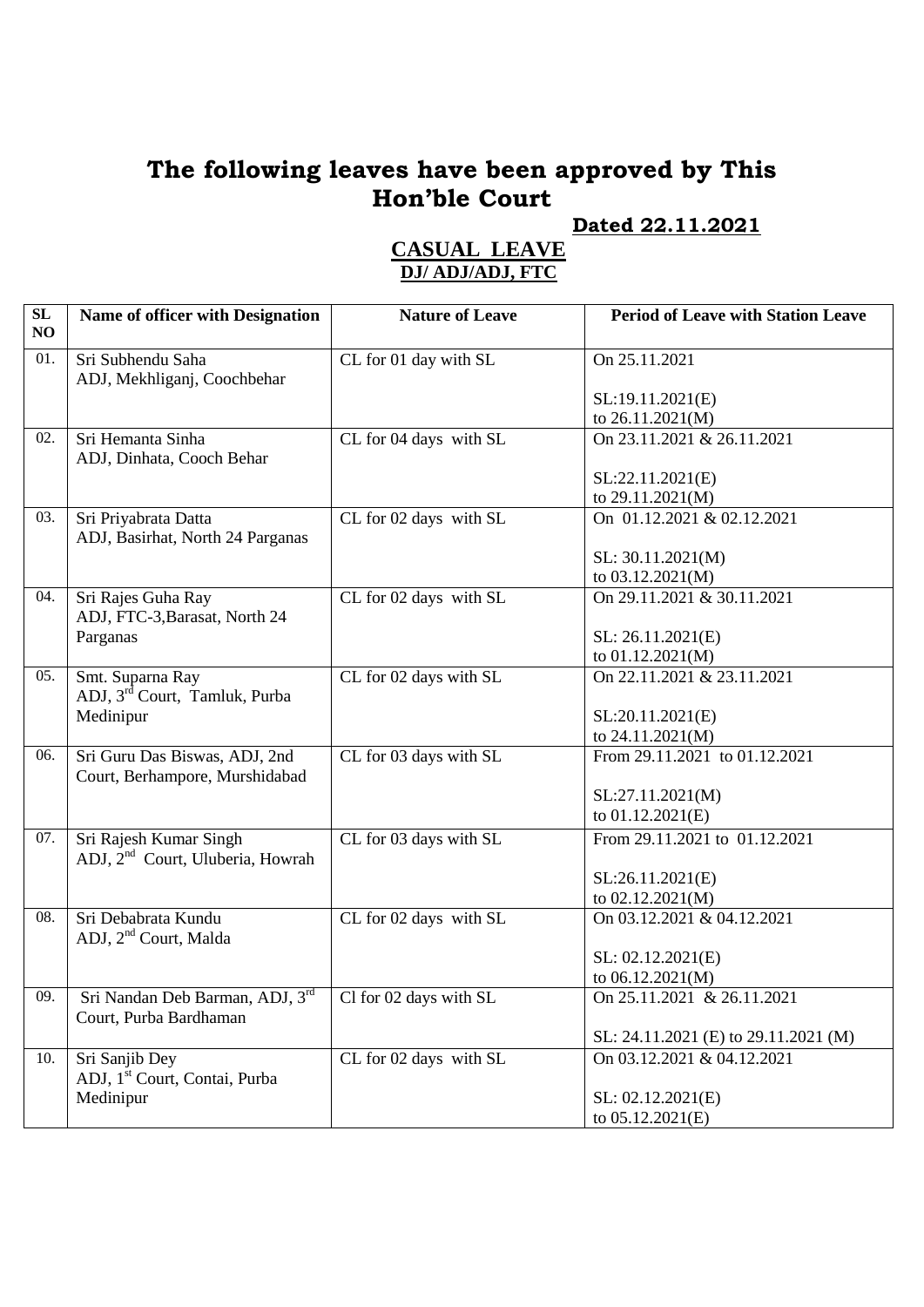| 11. | Sri Sudipta Bhattacharjee                   | CL for 02 days with SL        | On 29.11.2021 & 30.11.2021    |
|-----|---------------------------------------------|-------------------------------|-------------------------------|
|     | ADJ, Rampurhat, Birbhum                     |                               |                               |
|     |                                             |                               | SL:26.11.2021(E)              |
|     |                                             |                               | to $01.12.2021(M)$            |
| 12. | Sri Sandip Kumar Manna                      | CL for 03 days                | From 22.11.2021 to 24.11.2021 |
|     | ADJ, Baruipur, 24pgs(S)                     |                               |                               |
| 13. | Sri Ansuman Chattopadhyay                   | CL for 03 days with SL        | From 22.11.2021 to 24.11.2021 |
|     | ADJ, FTC-II, Krishnagar, Nadia              |                               |                               |
|     |                                             |                               | SL:20.11.2021(E)              |
|     |                                             |                               | to 24.11.2021(E)              |
| 14. | Sri Supratim Dasgupta, ADJ, 5 <sup>th</sup> | <b>Station Leave</b>          | SL:26.11.2021(E)              |
|     | Court, Krishnagar, Nadia                    |                               | to $29.11.2021(M)$            |
| 15. | Dr. Modhumita Basu                          | CL for 02 days                | On 22.11.2021 & 23.11.2021    |
|     | ADJ, 7th Court, Barasat, 24pgs(N)           | Cancellation of CL for 01 day |                               |
|     |                                             | on 20.11.2021                 |                               |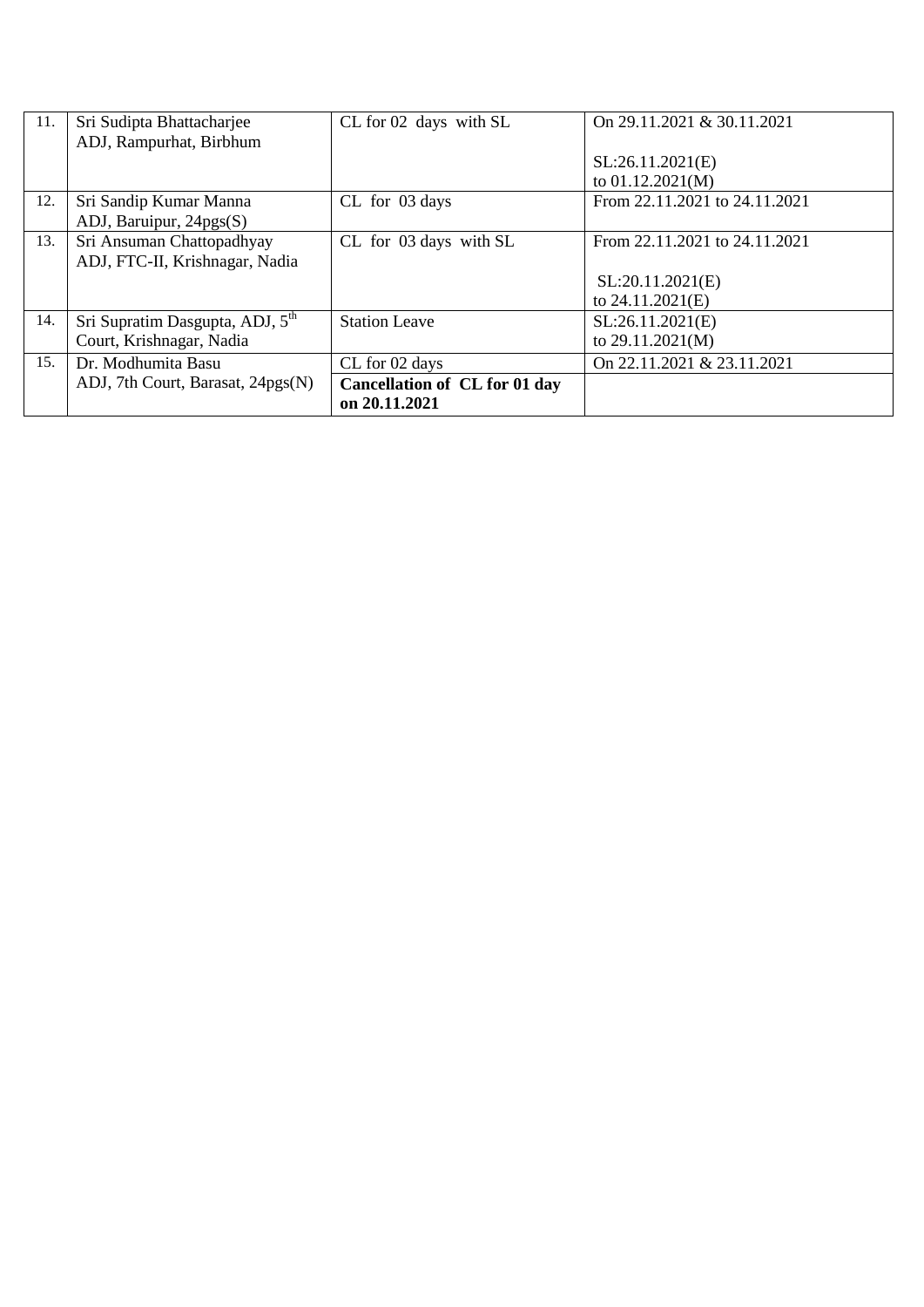**Dated 23.11.2021**

#### **CASUAL LEAVE DJ/ ADJ/ADJ, FTC**

| SL<br>NO. | Name of officer with<br><b>Designation</b>                                           | <b>Nature of Leave</b> | <b>Period of Leave with Station Leave</b> |
|-----------|--------------------------------------------------------------------------------------|------------------------|-------------------------------------------|
| 01.       | Sk. Md. Reza, ADJ, 1 <sup>st</sup> Court,<br>Barasat, North 24 Pgs.                  | C.L. for 01 day        | On 20.11.2021                             |
| 02.       | Sri Vivekananda Sur, ADJ, 1 <sup>st</sup><br>Court, Murshidabad,                     | CL for 01 day          | On 20.11.2021                             |
| 03.       | Sri Raja Chatterjee, ADJ,<br>Andaman & Nicober Islands,<br>Port Blair                | CL for 02 days         | On 03.11.2021 & 05.11.2021                |
| 04.       | Sri Subhendu Samanta, Judge,<br>5 <sup>th</sup> Bench, City Civil Court,<br>Calcutta | CL for 01 day          | On 20.11.2021                             |

## **The following leaves have been approved by This Hon'ble Court**

 **Dated 23.11.2021**

| <b>SL</b><br>NO. | Name of officer with<br><b>Designation</b>                                        | <b>Nature of Leave</b> | <b>Period of Leave with Station Leave</b>                                     |
|------------------|-----------------------------------------------------------------------------------|------------------------|-------------------------------------------------------------------------------|
| 01.              | Sri Subhendu Saha, ADJ,<br>Mekliganj, Cooch Behar                                 | CL for 01 day          | On 30.11.2021                                                                 |
| 02.              | Sri Umesh Singh, ADJ, $2nd$<br>Court, Alipore, South 24 Pgs.                      | CL for 02 days         | From: $06.12.2021$ to $07.12.2021$<br>$SLP: 04.12.2021(E)$ to $08.12.2021(M)$ |
| 03.              | Smt. Susmita Mukherji, ADJ,<br>FTC-5, Barasat, North 24 Pgs.                      | CL for 04 days         | From: $30.11.2021$ to $03.12.2021$<br>$SLP: 29.11.2021(E)$ to 04.12.2021(M)   |
| 04.              | Sri Sandip Karmakar, ADJ,<br>FTC-2, Court, Contai, Purba<br>Medinipur,            | CL for 02 days         | From: $25.11.2021$ to $26.11.2021$                                            |
| 05.              | Sri Manojyoti Bhattacharyya,<br>Judge, Special Court, (MP &<br><b>MLA Cases</b> ) | CL for 02 days         | From: $15.12.2021$ to $16.12.2021$                                            |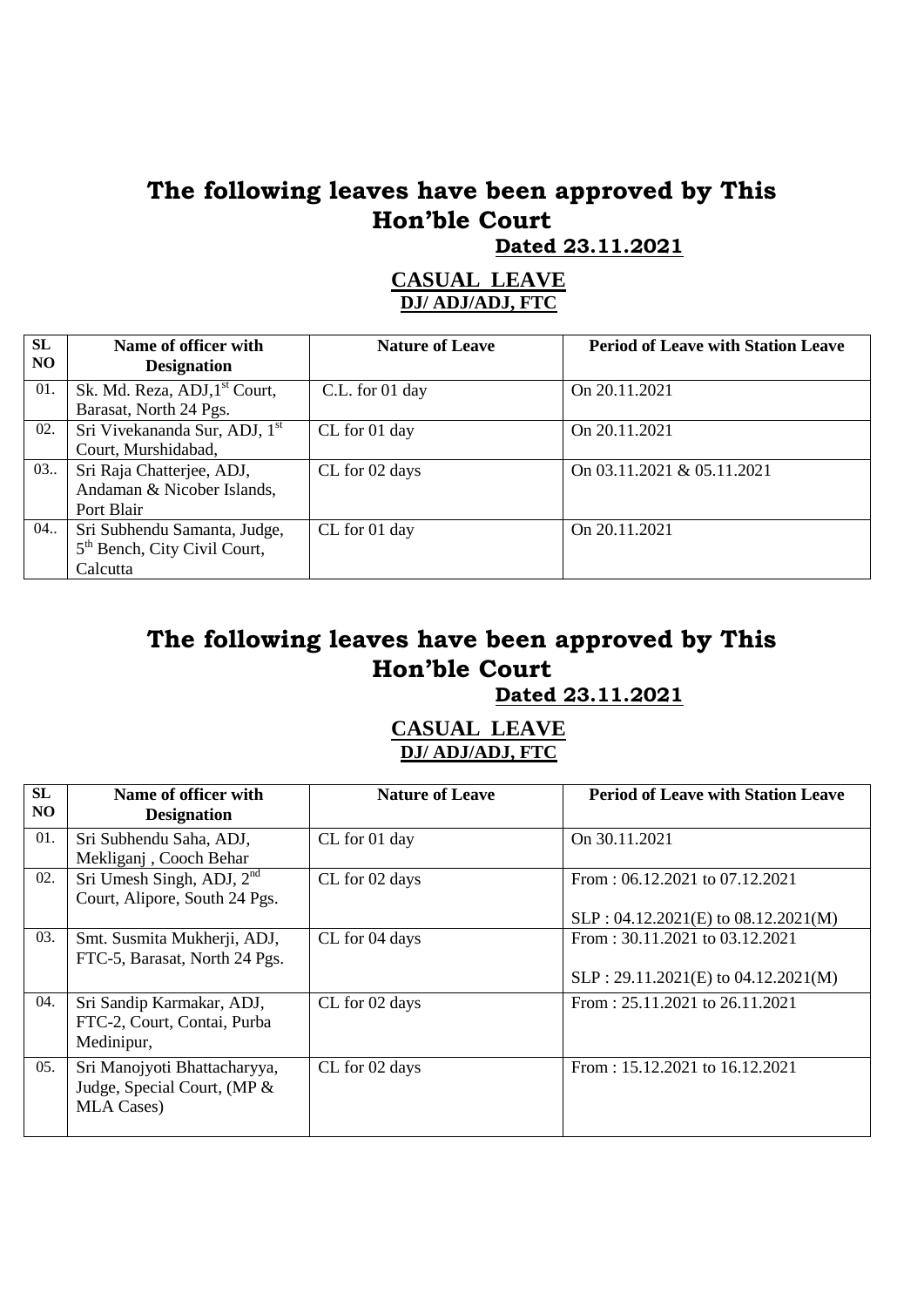**Dated 24.11.2021**

| SL<br>NO | Name of officer with<br><b>Designation</b>                                 | <b>Nature of Leave</b>    | <b>Period of Leave with Station Leave</b>                            |
|----------|----------------------------------------------------------------------------|---------------------------|----------------------------------------------------------------------|
| 01.      | Subhajit Basu<br>ADJ, FTC, Durgapur, Paschim<br>Bardhaman                  | <b>Station Leave</b>      | On and from 26.11.2021(E) to 29.11.2021(M)                           |
| 02.      | Mir Rashid Ali<br>ADJ, Malbazar, Jalpaiguri                                | CL for 02 days with SL    | On 29.11.2021 & 30.11.2021<br>SL: $26.11.2021(E)$ to $01.12.2021(M)$ |
| 03.      | Soumendra Nath Das, DJ,<br>Paschim Medinipur                               | Station Leave for 01 day  | On 28.11.2021                                                        |
| 04.      | Smt. Barnali Dasgupta<br>ADJ, 2 <sup>nd</sup> FTC, Lalbagh,<br>Murshidabad | CL for 02 days with SL    | On 25.11.2021 & 26.11.2021<br>SL: $24.11.2021(E)$ to $29.11.2021(M)$ |
| 05.      | Madhumita Roy<br>ADJ, 18 <sup>th</sup> Court, Alipore, 24<br>Pgs(S)        | CL for 01 day             | On 26.11.2021                                                        |
| 06       | Kazi Abul Hasem<br>ADJ, FTC-I, Hooghly Sadar                               | CL for 03 days<br>With SL | From 24.11.2021 to 26.11.2021<br>SL: 23.11.2021(E) to 29.11.2021(M)  |
| 07.      | Smt. Arundhati Bhattacharyya,<br>ADJ, 2 <sup>nd</sup> Court, Hooghly Sadar | CL for 04 days with SL    | From 30.11.2021 to 03.12.2021<br>SLP: 29.11.2021(E) to 04.12.2021(M) |
| 08.      | <b>Ataur Rahman</b><br>ADJ, Bishnupur, Bankura                             | <b>Station Leave</b>      | From $26.11.2021(E)$ to $29.11.2021(M)$                              |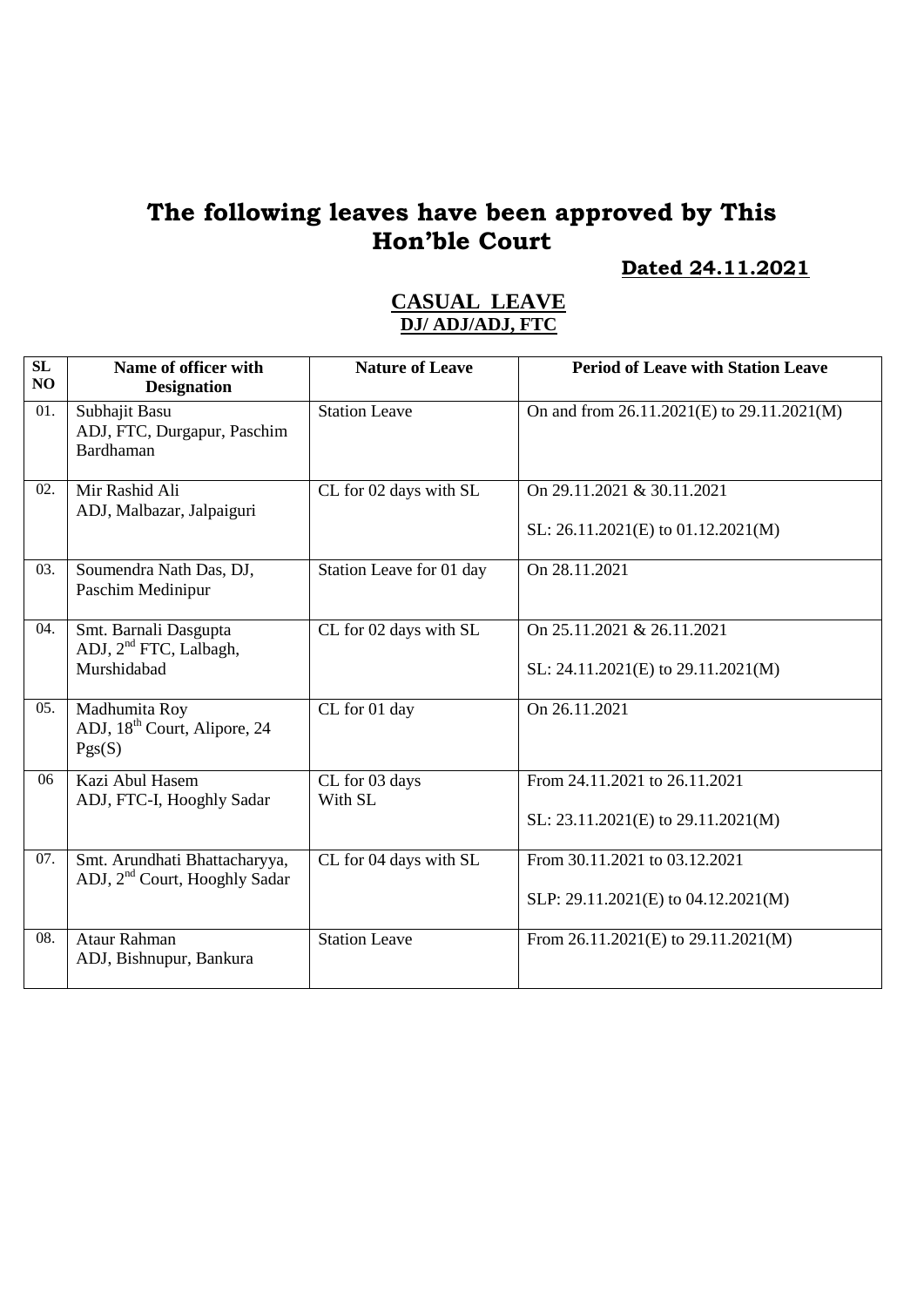#### **Dated 25.11.2021**

| SL<br>NO | Name of officer with Designation                                                  | <b>Nature of Leave</b>         | <b>Period of Leave with Station Leave</b> |
|----------|-----------------------------------------------------------------------------------|--------------------------------|-------------------------------------------|
| 01.      | Sri Partha Sarathi Chatterjee<br>Judge, Bench-VIII, City Civil Court,<br>Calcutta | CL for 01 day                  | On 22.11.2021                             |
| 02.      | Smt. Sonia Majumder<br>Judge, Bench VII,<br>City Civil Court, Calcutta            | CL for 01 day                  | On 20.11.2021                             |
| 03.      | Mir Rashid Ali<br>ADJ, Malbazar, Jalpaiguri                                       | Cancellation of CL for 02 days | On 20.11.2021 &<br>22.11.2021             |
| 04.      | Sri Somnath Chakrabarti, ADJ, 1 <sup>st</sup> Court,<br>Krishnagar, Nadia         | Cancellation of CL for 01 day  | On 20.11.2021                             |
| 05.      | Smt. Anita Mathur<br>Judge, Special Court (E.C.Act)-cum-ADJ,<br>Purba Bardhaman   | CL for 01 day                  | On 24.11.2021                             |
| 06.      | Smt. Manjusri Mondal, ADJ, Amta,<br>Howrah                                        | CL for 01 day                  | On 20.11.2021                             |